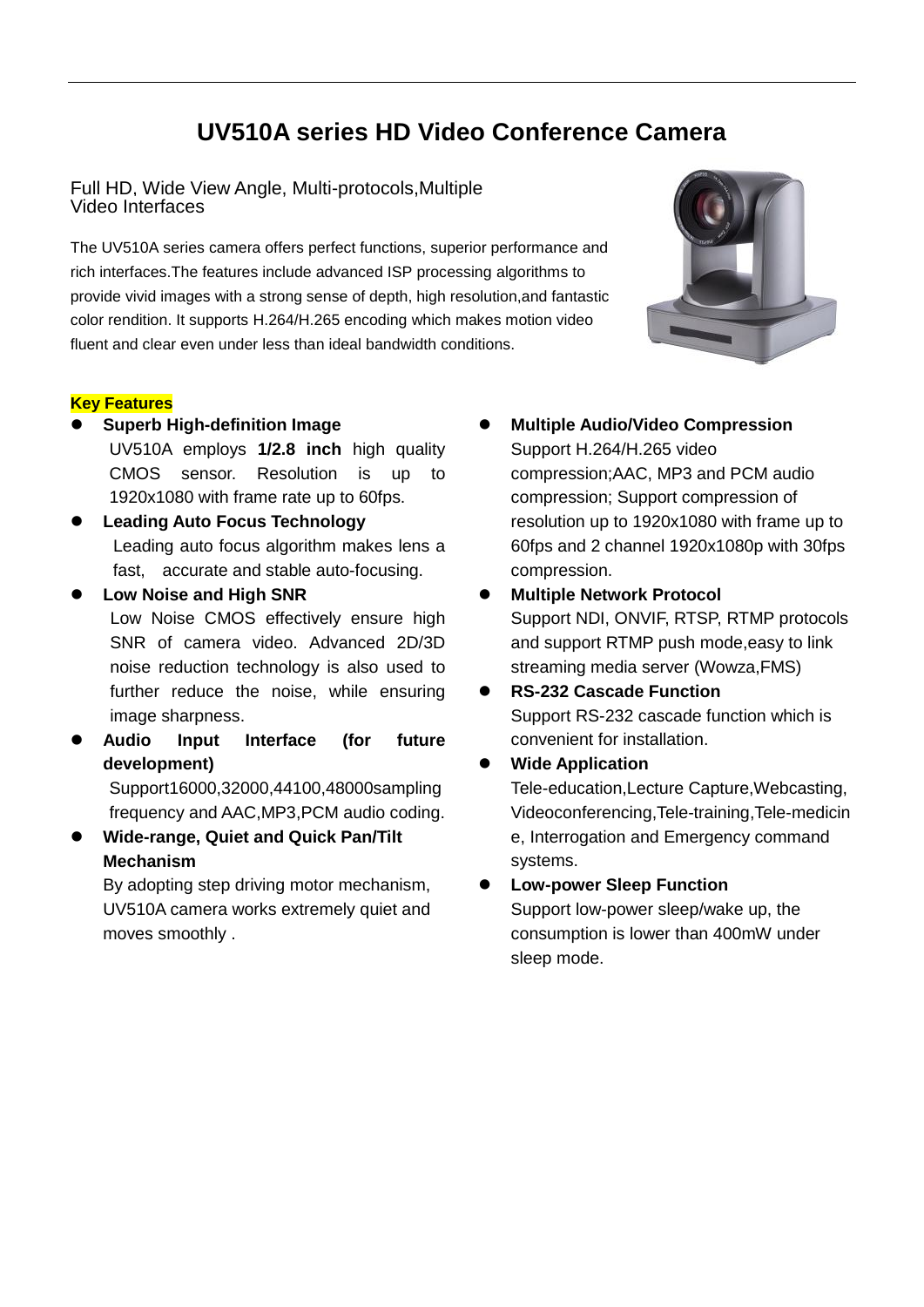

#### **Technical Specification:**

| .comoopco<br><b>Model</b>   | <b>UV510A-05</b>                                                                                                                                                                                                                                                   | <b>UV510A-10</b>                  | <b>UV510A-12</b>                         | <b>UV510A-20</b>               | <b>UV510A-30</b>                      |  |
|-----------------------------|--------------------------------------------------------------------------------------------------------------------------------------------------------------------------------------------------------------------------------------------------------------------|-----------------------------------|------------------------------------------|--------------------------------|---------------------------------------|--|
| Camera, Len Parameter       |                                                                                                                                                                                                                                                                    |                                   |                                          |                                |                                       |  |
| Sensor                      | 1/2.8 inch high quality HD CMOS sensor                                                                                                                                                                                                                             |                                   |                                          |                                |                                       |  |
| <b>Effective Pixels</b>     | 16: 9, 2.07 megapixel                                                                                                                                                                                                                                              |                                   |                                          |                                |                                       |  |
| <b>Video Format</b>         | DVI/HDMI/3G-SDI/HDBaseT video format:                                                                                                                                                                                                                              |                                   |                                          |                                |                                       |  |
|                             | 1080P60/50/30/25/59.94/29.97; 1080I60/50/59.94; 720P60/50/30/25/59.94/29.97                                                                                                                                                                                        |                                   |                                          |                                |                                       |  |
|                             |                                                                                                                                                                                                                                                                    |                                   |                                          |                                |                                       |  |
|                             | U3 interface video format:                                                                                                                                                                                                                                         |                                   |                                          |                                |                                       |  |
|                             | 1) U3: 1920X1080P60/50/30/25; 1280X720P60/50/30/25; 960X540P30; 640X360P30; 640X480P30;<br>352X288P30; 960X540P30; 800X600P30.<br>2) U3 compatible with U2: 960X540P30; 640X360P30; 1280X720P10/15; 720X576P50; 720X480P60;<br>640X480P30; 352X288P30; 800X600P30. |                                   |                                          |                                |                                       |  |
|                             |                                                                                                                                                                                                                                                                    |                                   |                                          |                                |                                       |  |
|                             |                                                                                                                                                                                                                                                                    |                                   |                                          |                                |                                       |  |
|                             |                                                                                                                                                                                                                                                                    |                                   |                                          |                                |                                       |  |
|                             | U2 interface video format:                                                                                                                                                                                                                                         |                                   |                                          |                                |                                       |  |
|                             | 176x144/320x240/320x180/352x288/640x480/720x480/720x576/                                                                                                                                                                                                           |                                   |                                          |                                |                                       |  |
|                             | 640x360/800X600/960X540/1024X576/1024X768/1280X720/1920X1080P30/25/20/15/10/5                                                                                                                                                                                      |                                   |                                          |                                |                                       |  |
| <b>Optical Zoom</b>         | 5X                                                                                                                                                                                                                                                                 | 10 <sub>X</sub>                   | 12X                                      | 20X                            | 30X                                   |  |
|                             | $f = 3.1 \sim 15.5$ mm                                                                                                                                                                                                                                             | $f = 4.7 \sim 47$ mm              | $f = 3.9 - 46.8$ mm                      | $f = 5.5 \sim 110$ mm          | $f = 4.3 \sim 129$ mm                 |  |
| <b>View Angle</b>           | 20°(tele)--83.5°(wid                                                                                                                                                                                                                                               | $6.43^{\circ}$ (tele)--60.9° (wid | $6.3^{\circ}$ (tele)--72.5 $^{\circ}$ (w | $3.3^{\circ}$ (tele)--54.7°(wi | $2.34^{\circ}$ (tele) $-65.1^{\circ}$ |  |
|                             | e)                                                                                                                                                                                                                                                                 | e)                                | ide)                                     | de)                            | wide)                                 |  |
| AV                          | $F1.8 - F2.8$                                                                                                                                                                                                                                                      | $F1.6 - F3.0$                     | $F1.8 - F2.4$                            | $F1.6 - F3.5$                  | $F1.6 - F4.7$                         |  |
| <b>Digital Zoom</b>         | 10 <sub>X</sub>                                                                                                                                                                                                                                                    |                                   |                                          |                                |                                       |  |
| <b>Minimum Illumination</b> | 0.5Lux (F1.8, AGC ON)                                                                                                                                                                                                                                              |                                   |                                          |                                |                                       |  |
| <b>DNR</b>                  | 2D & 3D DNR                                                                                                                                                                                                                                                        |                                   |                                          |                                |                                       |  |
| <b>White Balance</b>        | Auto / Manual/ One Push/3000K/3500K/4000K/4500K/5000K/5500K/6000K/6500K/7000K                                                                                                                                                                                      |                                   |                                          |                                |                                       |  |
| <b>Focus</b>                | Auto/Manual/One push focus                                                                                                                                                                                                                                         |                                   |                                          |                                |                                       |  |
| <b>Aperture/Electronic</b>  | Auto/Manual                                                                                                                                                                                                                                                        |                                   |                                          |                                |                                       |  |
| <b>Shutter</b>              |                                                                                                                                                                                                                                                                    |                                   |                                          |                                |                                       |  |
| <b>BLC</b>                  | ON/OFF                                                                                                                                                                                                                                                             |                                   |                                          |                                |                                       |  |
| <b>WDR</b>                  | OFF/Dynamic level adjustment                                                                                                                                                                                                                                       |                                   |                                          |                                |                                       |  |
| <b>Video Adjustment</b>     | Brightness, Color, Saturation, Contrast, Sharpness, B/W mode, Gamma curve                                                                                                                                                                                          |                                   |                                          |                                |                                       |  |
| <b>SNR</b>                  | >55dB                                                                                                                                                                                                                                                              |                                   |                                          |                                |                                       |  |
| Input/Output Interface      |                                                                                                                                                                                                                                                                    |                                   |                                          |                                |                                       |  |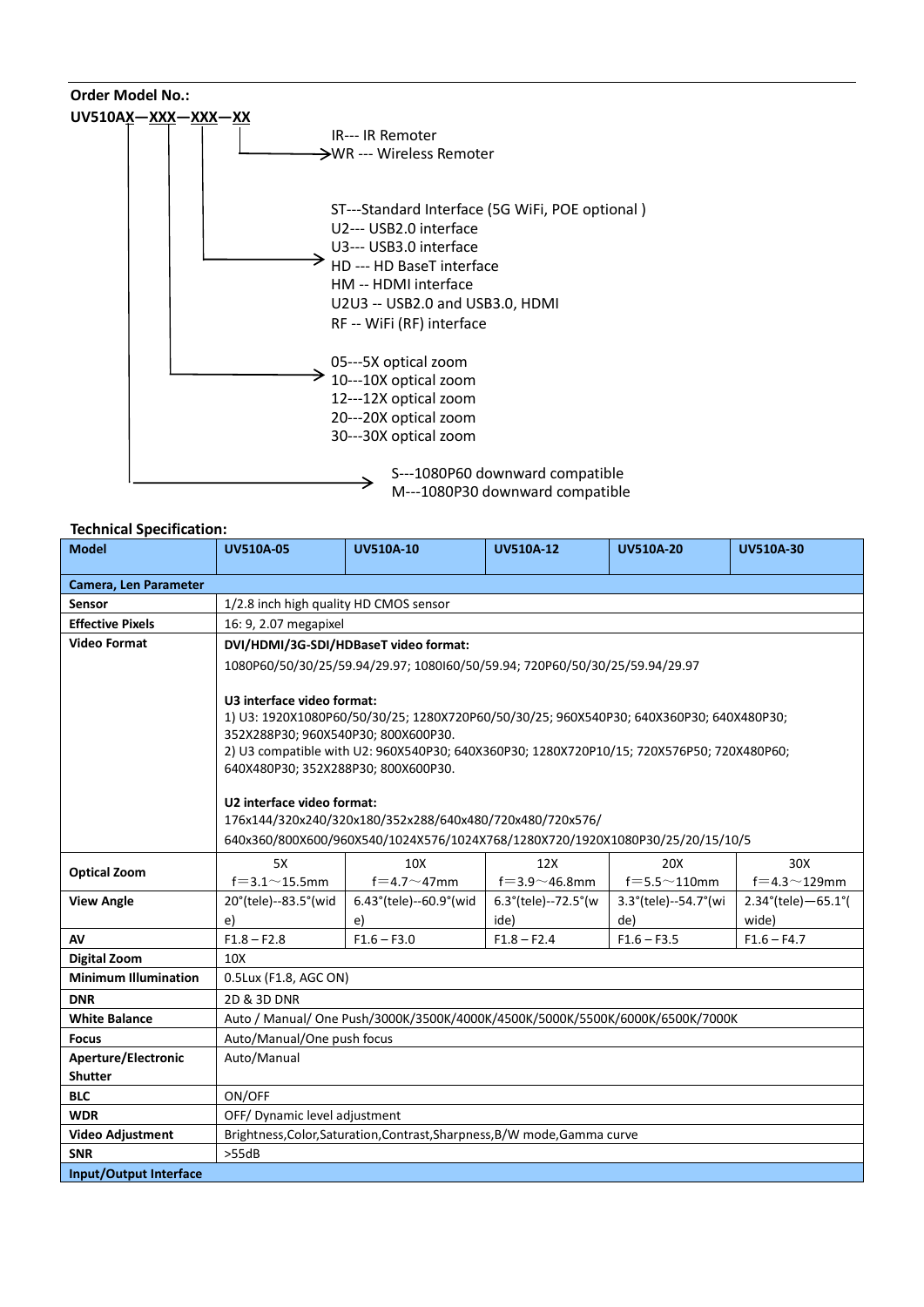| <b>Video Interfaces</b>                               | UV510A-STmodel: 3G-SDI, HDMI, LAN, RS232(input & output), RS485, A-IN                                |  |  |  |
|-------------------------------------------------------|------------------------------------------------------------------------------------------------------|--|--|--|
|                                                       | NEW UV510A-NDImodel: SDI, HDMI, LAN(NDI), RS232(In & Out), RS485, A-IN                               |  |  |  |
|                                                       | UV510A-U2model: USB2.0, LAN, RS232(input & output), A-IN                                             |  |  |  |
|                                                       | UV510A-U3model: USB3.0, LAN, RS232(input & output), A-IN                                             |  |  |  |
|                                                       | UV510A-HDmodel: HDBaseT(POE), LAN, A-IN, RS232(input)                                                |  |  |  |
|                                                       | UV510A-HMmodel: HDMI, LAN, RS232(input)                                                              |  |  |  |
|                                                       | UV510A-U2U3model: USB2.0, USB3.0, HDMI, LAN, RS232(input)                                            |  |  |  |
|                                                       |                                                                                                      |  |  |  |
| <b>Video Output Interfaces</b>                        | UV510A-RFmodel: WiFi(RF), LAN<br>HDMI、3G-SDI、LAN、USB3.0、USB2.0                                       |  |  |  |
| <b>Image Stream</b>                                   | Double stream output                                                                                 |  |  |  |
| <b>Video Compression Format</b>                       | H.264, H.265                                                                                         |  |  |  |
| <b>Control Protocol</b>                               | VISCA/Pelco-D/Pelco-P;Baud Rate:115200/9600/4800/2400bps                                             |  |  |  |
| <b>Audio Input Interface</b>                          | A-IN: Double track 3.5mm linear input                                                                |  |  |  |
| <b>Audio Compression Format</b>                       | AAC/MP3/G.711A                                                                                       |  |  |  |
| <b>Network Interface</b>                              | 100M IP port(100BASE-TX) 5G WiFi (optional).                                                         |  |  |  |
| <b>Network Protocol</b>                               | RTSP, RTMP, ONVIF, GB/T28181, NDI(Optional), Network VISCA Control Protocol, Support remote upgrade, |  |  |  |
|                                                       | reboot and reset.                                                                                    |  |  |  |
| ControlInterface                                      | RS232 (input & output), RS485                                                                        |  |  |  |
| <b>Power Interface</b>                                | HEC3800 outlet (DC12V), 2pin waterproof aerial socket (RF model)                                     |  |  |  |
| <b>Power Adapter</b>                                  | Input: AC110V-AC220V. Output: DC12V/1.5A                                                             |  |  |  |
| Input voltage                                         | DC12V±10%                                                                                            |  |  |  |
| Input current                                         | 1A (Maximum)                                                                                         |  |  |  |
| <b>Power Consumption</b><br>12W(Maximum)              |                                                                                                      |  |  |  |
| <b>RF</b> parameter                                   |                                                                                                      |  |  |  |
| <b>Operating frequency range</b>                      | $5.1 - 5.9$ (GHz)                                                                                    |  |  |  |
| <b>Transmit power</b>                                 | 17dBm                                                                                                |  |  |  |
| <b>Channel bandwidth</b>                              | 40MHz                                                                                                |  |  |  |
| <b>Modulation mode</b>                                | <b>OFDM</b>                                                                                          |  |  |  |
| <b>Transmission distance</b>                          | ≤300m (Outdoor without blocking), ≤150m (Indoor without blocking)                                    |  |  |  |
| <b>Transmission data rate</b>                         | Max 300Mbps (Determined by transmission distance and channel occupancy)                              |  |  |  |
| Anti-interference mode                                | Manual/automatic channel mode selection                                                              |  |  |  |
| <b>PTZ Parameter</b>                                  |                                                                                                      |  |  |  |
| <b>Pan/Tilt Rotation</b>                              | $±170^{\circ}$ ,-30 $^{\circ}$ $\sim$ +90 $^{\circ}$                                                 |  |  |  |
| <b>Pan Control Speed</b>                              | $0.1 - 60^{\circ}/sec$                                                                               |  |  |  |
| <b>Tilt Control Speed</b>                             | $0.1 - 30^{\circ}/sec$                                                                               |  |  |  |
| <b>Preset Speed</b>                                   | Pan: 60°/sec, Tilt: 30°/sec                                                                          |  |  |  |
| <b>Preset Number</b>                                  | 255 presets (10 presets by remote controller)                                                        |  |  |  |
| <b>Other Parameter</b>                                | -10°C $\sim$ +60°C                                                                                   |  |  |  |
| <b>Storage Temperature</b><br><b>Storage Humidity</b> | $20\% \sim 95\%$                                                                                     |  |  |  |
| <b>Working Temperature</b>                            | -10°C $\sim$ +50°C                                                                                   |  |  |  |
| <b>Working Humidity</b>                               | $20\% \sim 80\%$                                                                                     |  |  |  |
| <b>Dimension</b>                                      | 150mm×150mm×180mm(RF model)                                                                          |  |  |  |
| Weight (around)                                       | 1.4KG                                                                                                |  |  |  |
| <b>Using environment</b>                              | Indoor                                                                                               |  |  |  |
|                                                       |                                                                                                      |  |  |  |

| <b>Accessory</b>            |                                                                                                      |
|-----------------------------|------------------------------------------------------------------------------------------------------|
| <b>Random Accessory</b>     | 12V/1.5A power supply, RS232 control line, USB3.0 connection line (U3 model), USB2.0 connection line |
|                             | (U2 model), remote controller, Manual, warranty card                                                 |
| <b>Optional Accessories</b> | Mounting bracket                                                                                     |